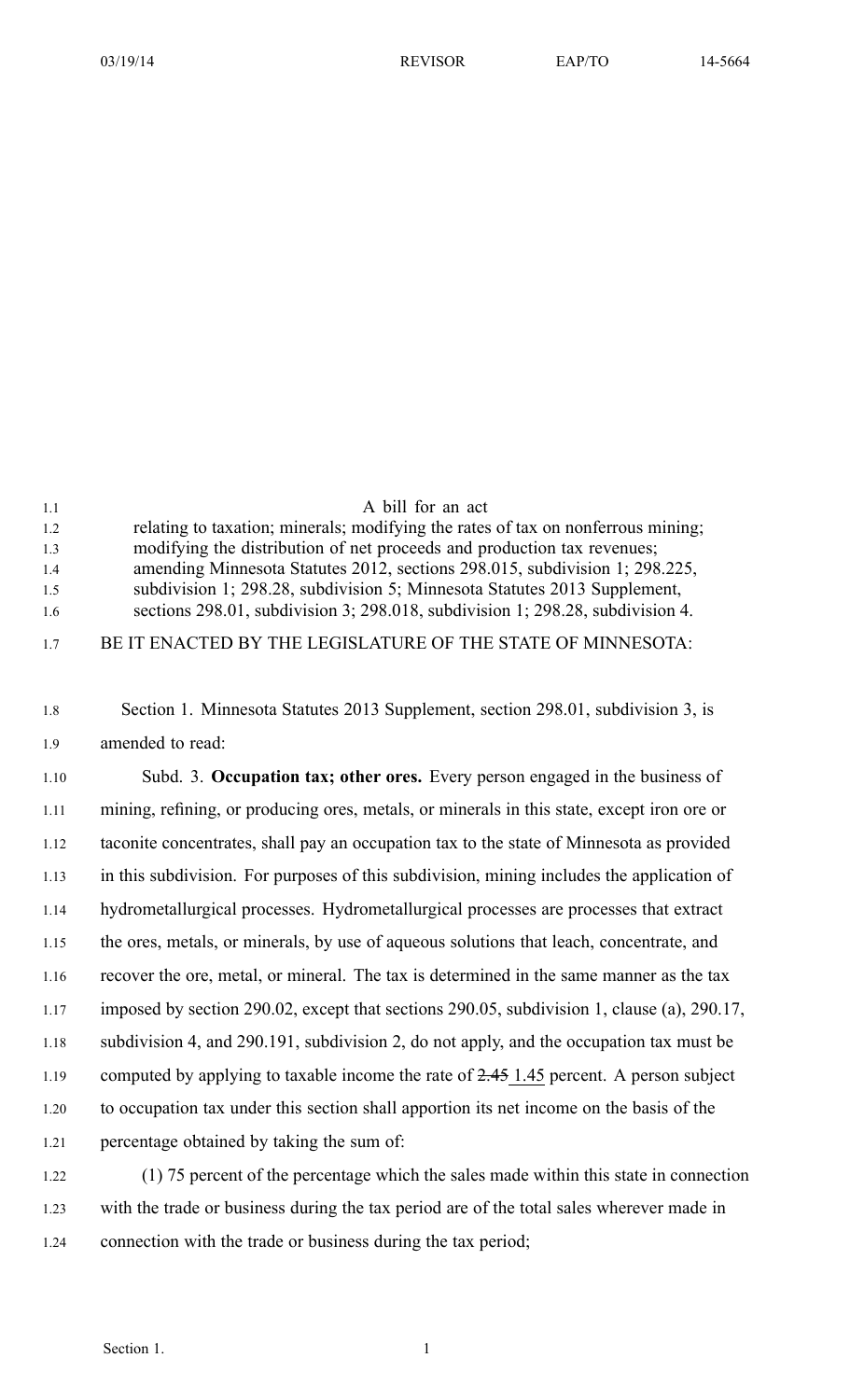2.1 (2) 12.5 percen<sup>t</sup> of the percentage which the total tangible property used by the 2.2 taxpayer in this state in connection with the trade or business during the tax period is of 2.3 the total tangible property, wherever located, used by the taxpayer in connection with the 2.4 trade or business during the tax period; and

2.5 (3) 12.5 percen<sup>t</sup> of the percentage which the taxpayer's total payrolls paid or incurred 2.6 in this state or paid in respec<sup>t</sup> to labor performed in this state in connection with the trade 2.7 or business during the tax period are of the taxpayer's total payrolls paid or incurred in 2.8 connection with the trade or business during the tax period.

2.9 The tax is in addition to all other taxes.

## 2.10 **EFFECTIVE DATE.** This section is effective for taxable years beginning after 2.11 December 31, 2013.

2.12 Sec. 2. Minnesota Statutes 2012, section 298.015, subdivision 1, is amended to read: 2.13 Subdivision 1. **Tax imposed.** A person engaged in the business of mining shall pay 2.14 to the state of Minnesota for distribution as provided in section 298.018 <sup>a</sup> net proceeds tax 2.15 equal to two three percent of the net proceeds from mining in Minnesota. The tax applies 2.16 to all ores, metals, and minerals mined, extracted, produced, or refined within the state of 2.17 Minnesota excep<sup>t</sup> for sand, silica sand, gravel, building stone, crushed rock, limestone, 2.18 granite, dimension granite, dimension stone, horticultural peat, clay, soil, iron ore, and 2.19 taconite concentrates. The tax is in addition to all other taxes provided for by law.

- 2.20 **EFFECTIVE DATE.** This section is effective for taxable years beginning after 2.21 December 31, 2013.
- 2.22 Sec. 3. Minnesota Statutes 2013 Supplement, section 298.018, subdivision 1, is 2.23 amended to read:

2.24 Subdivision 1. **Within taconite assistance area.** The proceeds of the tax paid under 2.25 sections 298.015 and 298.016 on ores, metals, or minerals mined or extracted within the 2.26 taconite assistance area defined in section 273.1341, shall be allocated as follows:

2.27 (1) five percen<sup>t</sup> to the city or town within which the minerals or energy resources 2.28 are mined or extracted, or within which the concentrate was produced. If the mining 2.29 and concentration, or different steps in either process, are carried on in more than one 2.30 taxing district, the commissioner shall apportion equitably the proceeds among the 2.31 cities and towns by attributing 50 percen<sup>t</sup> of the proceeds of the tax to the operation of

2.32 mining or extraction, and the remainder to the concentrating plant and to the processes of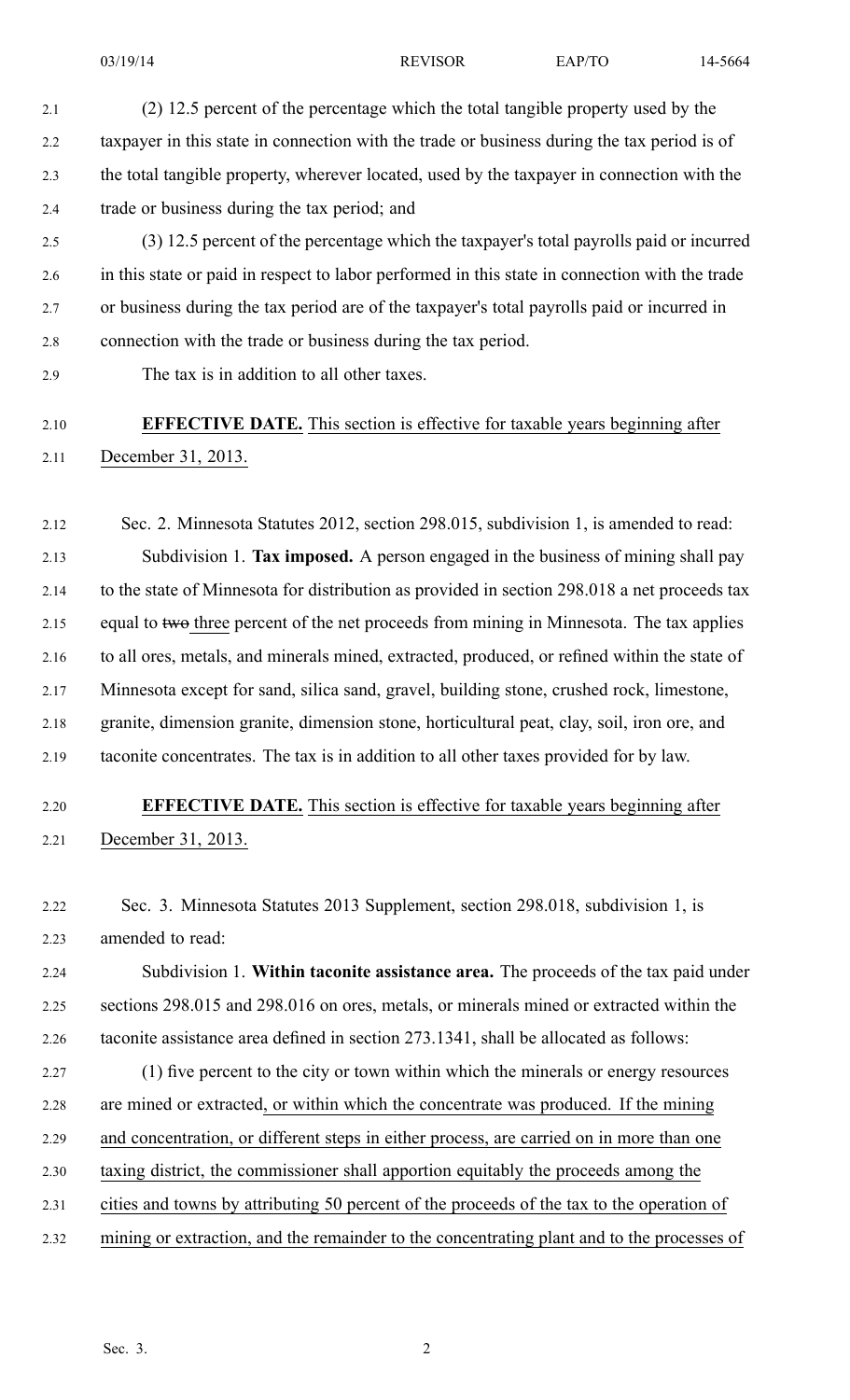- 3.1 concentration, and with respec<sup>t</sup> to each thereof giving due consideration to the relative 3.2 extent of the respective operations performed in each taxing district;
- 3.3 (2) ten percen<sup>t</sup> to the taconite municipal aid account to be distributed as provided 3.4 in section 298.282;

3.5 (3) ten percen<sup>t</sup> to the school district within which the minerals or energy resources 3.6 are mined or extracted, or within which the concentrate was produced. If the mining 3.7 and concentration, or different steps in either process, are carried on in more than one 3.8 school district, distribution among the school districts must be based on the apportionment 3.9 formula prescribed in clause (1);

3.10 (4) 20 percen<sup>t</sup> to <sup>a</sup> group of school districts comprised of those school districts 3.11 wherein the mineral or energy resource was mined or extracted or in which there is <sup>a</sup> 3.12 qualifying municipality as defined by section 273.134, paragraph (b), in direct proportion 3.13 to school district indexes as follows: for each school district, its pupil units determined 3.14 under section 126C.05 for the prior school year shall be multiplied by the ratio of the 3.15 average adjusted net tax capacity per pupil unit for school districts receiving aid under 3.16 this clause as calculated pursuan<sup>t</sup> to chapters 122A, 126C, and 127A for the school year 3.17 ending prior to distribution to the adjusted net tax capacity per pupil unit of the district. 3.18 Each district shall receive that portion of the distribution which its index bears to the sum 3.19 of the indices for all school districts that receive the distributions;

3.20 (5) 20 percen<sup>t</sup> to the county within which the minerals or energy resources are 3.21 mined or extracted, or within which the concentrate was produced. If the mining and 3.22 concentration, or different steps in either process, are carried on in more than one county, 3.23 distribution among the counties must be based on the apportionment formula prescribed in 3.24 clause (1), provided that any county receiving distributions under this clause shall pay one 3.25 percen<sup>t</sup> of its proceeds to the Range Association of Municipalities and Schools; 3.26 (6) 20 percen<sup>t</sup> to St. Louis County acting as the counties' fiscal agen<sup>t</sup> to be

- 3.27 distributed as provided in sections 273.134 to 273.136;
- 3.28 (7) five percen<sup>t</sup> to the Iron Range Resources and Rehabilitation Board for the 3.29 purposes of section 298.22;
- 3.30 (8) five three percen<sup>t</sup> to the Douglas J. Johnson economic protection trust fund; and
- 3.31 (9) five seven percen<sup>t</sup> to the taconite environmental protection fund.
- 3.32 The proceeds of the tax shall be distributed on July 15 each year.
- 3.33 **EFFECTIVE DATE.** This section is effective July 1, 2014.
- 3.34 Sec. 4. Minnesota Statutes 2012, section 298.225, subdivision 1, is amended to read: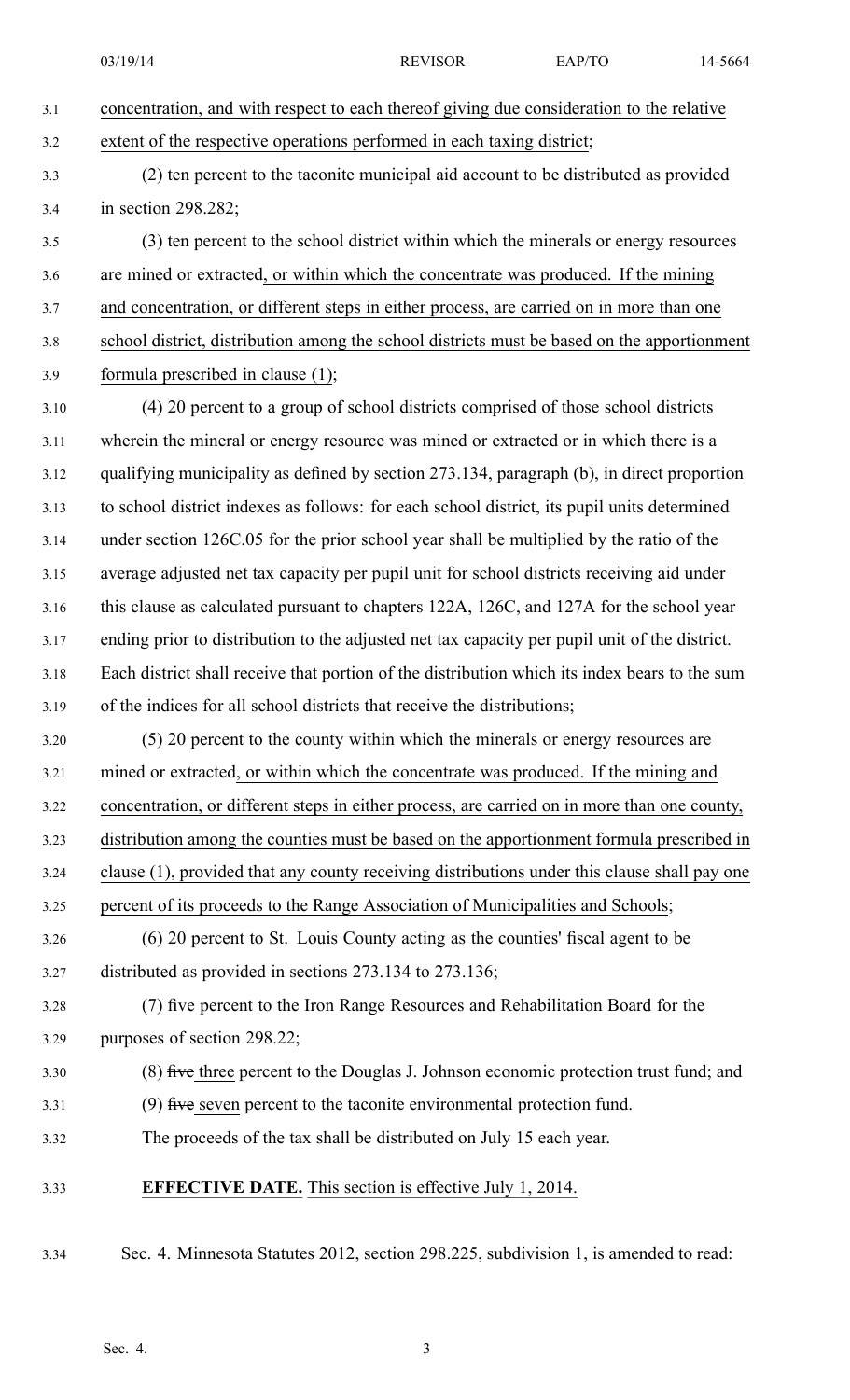| 4.1  | Subdivision 1. Guaranteed distribution. (a) The distribution of the taconite                                                                                                        |
|------|-------------------------------------------------------------------------------------------------------------------------------------------------------------------------------------|
| 4.2  | production tax as provided in section 298.28, subdivisions 3 to 5, 6, paragraph (b), 7, and                                                                                         |
| 4.3  | 8, shall equal the lesser of the following amounts:                                                                                                                                 |
|      |                                                                                                                                                                                     |
| 4.4  | (1) the amount distributed pursuant to this section and section 298.28, with respect<br>to 1983 production if the production for the year prior to the distribution year is no less |
| 4.5  | than $42,000,000$ taxable tons. If the production is less than $42,000,000$ taxable tons, the                                                                                       |
| 4.6  |                                                                                                                                                                                     |
| 4.7  | amount of the distributions shall be reduced proportionately at the rate of two percent                                                                                             |
| 4.8  | for each $1,000,000$ tons, or part of $1,000,000$ tons by which the production is less than                                                                                         |
| 4.9  | $42,000,000$ tons; or                                                                                                                                                               |
| 4.10 | $(2)(i)$ for the distributions made pursuant to section 298.28, subdivisions 4,                                                                                                     |
| 4.11 | paragraphs (b) and (c), and 6, paragraph (c), 31.2 percent of the amount distributed                                                                                                |
| 4.12 | pursuant to this section and section 298.28, with respect to 1983 production;                                                                                                       |
| 4.13 | (ii) for the distributions made pursuant to section 298.28, subdivision 5, paragraphs                                                                                               |
| 4.14 | (b) and (d), 75 percent of the amount distributed pursuant to this section and section                                                                                              |
| 4.15 | 298.28, with respect to 1983 production.                                                                                                                                            |
| 4.16 | (b) The distribution of the taconite production tax as provided in section 298.28,                                                                                                  |
| 4.17 | subdivision 2, shall equal the following amount:                                                                                                                                    |
| 4.18 | $(1)$ if the production for the year prior to the distribution year is at least $42,000,000$                                                                                        |
| 4.19 | taxable tons, the amount distributed pursuant to this section and section 298.28 with                                                                                               |
| 4.20 | respect to 1999 production; or                                                                                                                                                      |
| 4.21 | $(2)$ if the production for the year prior to the distribution year is less than $42,000,000$                                                                                       |
| 4.22 | taxable tons, the amount distributed pursuant to this section and section 298.28 with respect                                                                                       |
| 4.23 | to 1999 production, reduced proportionately at the rate of two percent for each 1,000,000                                                                                           |
| 4.24 | tons or part of $1,000,000$ tons by which the production is less than $42,000,000$ tons.                                                                                            |
| 4.25 | (c) The guaranteed distribution under paragraph (a) for distributions made to                                                                                                       |
| 4.26 | counties under section 298.28, subdivision 5, paragraph (b), based on mines or plants                                                                                               |
| 4.27 | that have ceased operations ten or more years before the production year on which the                                                                                               |
| 4.28 | distribution is based must be made at one-half the amount that otherwise would apply.                                                                                               |
| 4.29 | <b>EFFECTIVE DATE.</b> This section is effective beginning for the 2015 distribution.                                                                                               |
| 4.30 | Sec. 5. Minnesota Statutes 2013 Supplement, section 298.28, subdivision 4, is                                                                                                       |
| 4.31 | amended to read:                                                                                                                                                                    |
| 4.32 | Subd. 4. School districts. (a) $32.15$ 33.5 cents per taxable ton, plus the increase                                                                                                |

4.33 provided in paragraph (d), less the amount that would have been computed under 4.34 Minnesota Statutes 2008, section 126C.21, subdivision 4, for the current year for that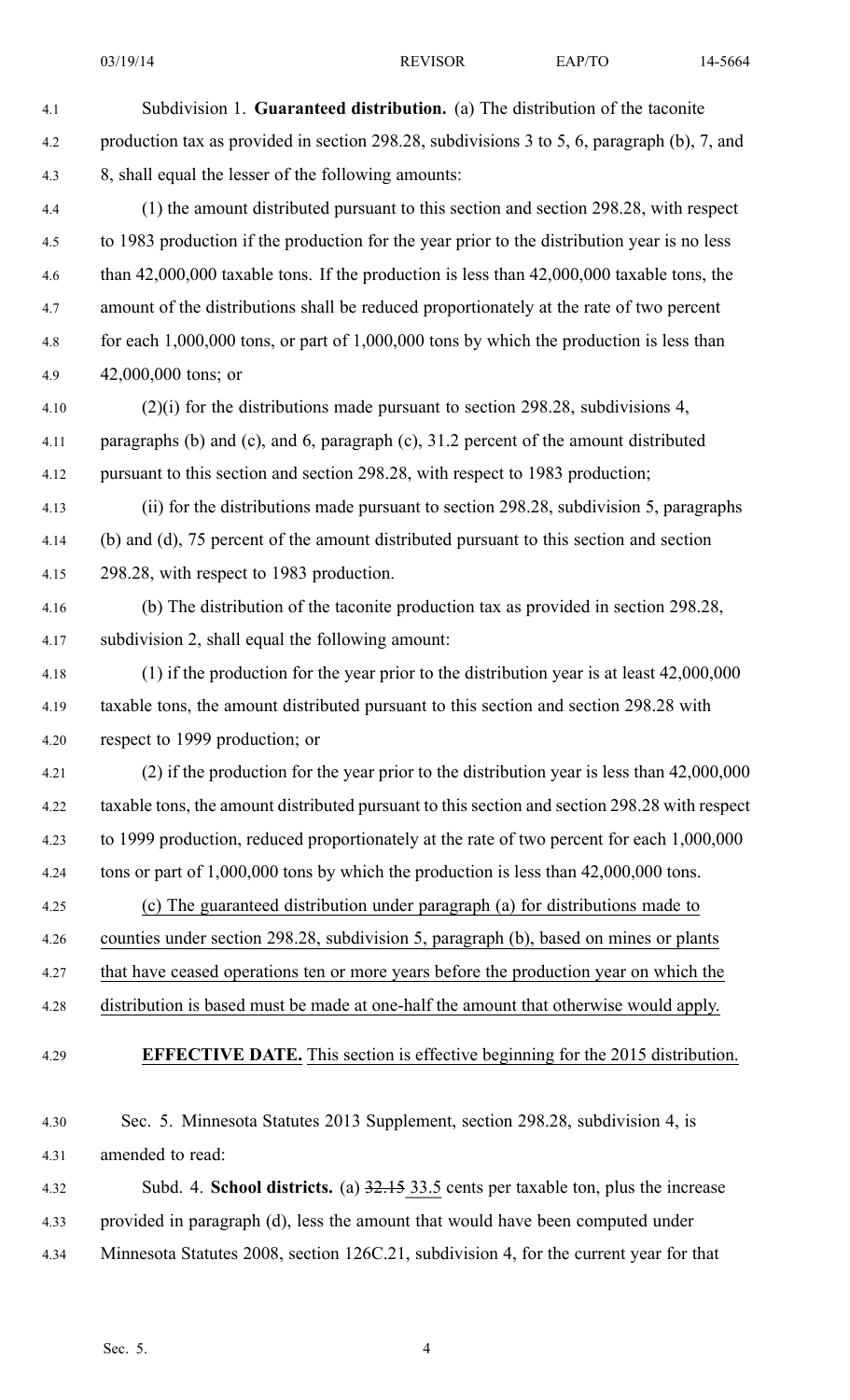| 5.1  | district, must be allocated to qualifying school districts to be distributed, based upon the  |
|------|-----------------------------------------------------------------------------------------------|
| 5.2  | certification of the commissioner of revenue, under paragraphs (b), (c), and (f).             |
| 5.3  | $(b)(i)$ 3.43 3.88 cents per taxable ton must be distributed to the school districts in       |
| 5.4  | which the lands from which taconite was mined or quarried were located or within which        |
| 5.5  | the concentrate was produced. The distribution must be based on the apportionment             |
| 5.6  | formula prescribed in subdivision 2.                                                          |
| 5.7  | (ii) Four 4.45 cents per taxable ton from each taconite facility must be distributed          |
| 5.8  | to each affected school district for deposit in a fund dedicated to building maintenance      |
| 5.9  | and repairs, as follows:                                                                      |
| 5.10 | (1) proceeds from Keewatin Taconite or its successor are distributed to Independent           |
| 5.11 | School Districts Nos. 316, Coleraine, and 319, Nashwauk-Keewatin, or their successor          |
| 5.12 | districts;                                                                                    |
| 5.13 | (2) proceeds from the Hibbing Taconite Company or its successor are distributed to            |
| 5.14 | Independent School Districts Nos. 695, Chisholm, and 701, Hibbing, or their successor         |
| 5.15 | districts;                                                                                    |
| 5.16 | (3) proceeds from the Mittal Steel Company and Minntac or their successors are                |
| 5.17 | distributed to Independent School Districts Nos. 712, Mountain Iron-Buhl, 706, Virginia,      |
| 5.18 | 2711, Mesabi East, and 2154, Eveleth-Gilbert, or their successor districts;                   |
| 5.19 | (4) proceeds from the Northshore Mining Company or its successor are distributed              |
| 5.20 | to Independent School Districts Nos. 2142, St. Louis County, and 381, Lake Superior,          |
| 5.21 | or their successor districts; and                                                             |
| 5.22 | (5) proceeds from United Taconite or its successor are distributed to Independent             |
| 5.23 | School Districts Nos. 2142, St. Louis County, and 2154, Eveleth-Gilbert, or their             |
| 5.24 | successor districts.                                                                          |
| 5.25 | Revenues that are required to be distributed to more than one district shall be               |
| 5.26 | apportioned according to the number of pupil units identified in section 126C.05,             |
| 5.27 | subdivision 1, enrolled in the second previous year.                                          |
| 5.28 | $(c)(i)$ 24.72 25.17 cents per taxable ton, less any amount distributed under paragraph       |
| 5.29 | (e), shall be distributed to a group of school districts comprised of those school districts  |
| 5.30 | which qualify as a tax relief area under section 273.134, paragraph (b), or in which there is |
| 5.31 | a qualifying municipality as defined by section 273.134, paragraph (a), in direct proportion  |
| 5.32 | to school district indexes as follows: for each school district, its pupil units determined   |
| 5.33 | under section 126C.05 for the prior school year shall be multiplied by the ratio of the       |
| 5.34 | average adjusted net tax capacity per pupil unit for school districts receiving aid under     |
| 5.35 | this clause as calculated pursuant to chapters 122A, 126C, and 127A for the school year       |
| 5.36 | ending prior to distribution to the adjusted net tax capacity per pupil unit of the district. |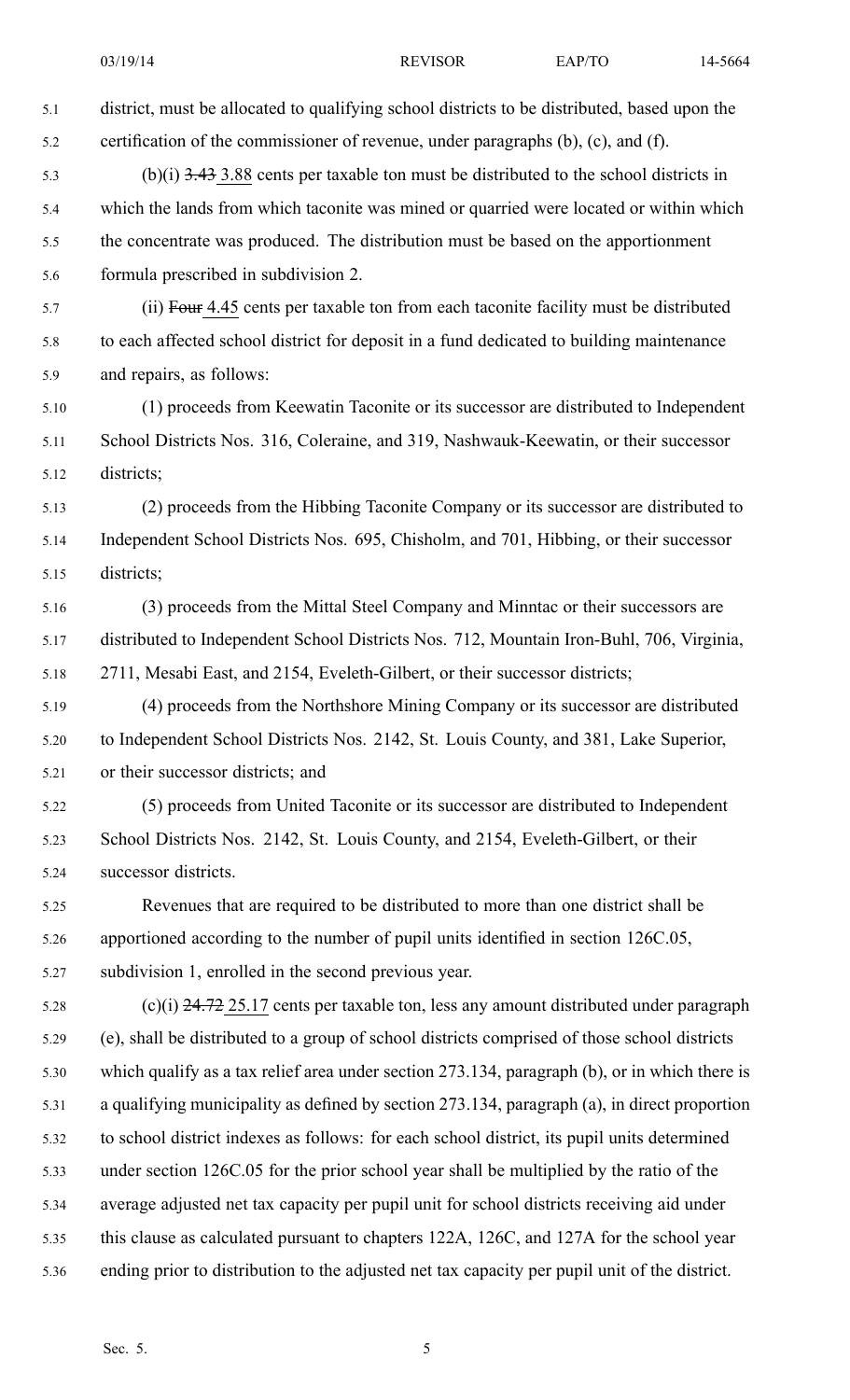03/19/14 REVISOR EAP/TO 14-5664

6.1 Each district shall receive that portion of the distribution which its index bears to the sum 6.2 of the indices for all school districts that receive the distributions.

6.3 (ii) Notwithstanding clause (i), each school district that receives <sup>a</sup> distribution 6.4 under sections 298.018; 298.23 to 298.28, exclusive of any amount received under this 6.5 clause; 298.34 to 298.39; 298.391 to 298.396; 298.405; or any law imposing <sup>a</sup> tax on 6.6 severed mineral values after reduction for any portion distributed to cities and towns 6.7 under section 126C.48, subdivision 8, paragraph (5), that is less than the amount of its 6.8 levy reduction under section 126C.48, subdivision 8, for the second year prior to the 6.9 year of the distribution shall receive <sup>a</sup> distribution equal to the difference; the amount 6.10 necessary to make this paymen<sup>t</sup> shall be derived from proportionate reductions in the 6.11 initial distribution to other school districts under clause (i). If there are insufficient tax 6.12 proceeds to make the distribution provided under this paragraph in any year, money must 6.13 be transferred from the taconite property tax relief account in subdivision 6, to the extent 6.14 of the shortfall in the distribution.

6.15 (d)(1) Any school district described in paragraph (c) where <sup>a</sup> levy increase pursuan<sup>t</sup> 6.16 to section 126C.17, subdivision 9, was authorized by referendum for taxes payable in 6.17 2001, shall receive <sup>a</sup> distribution of 21.3 cents per ton. Each district shall receive \$175 6.18 times the pupil units identified in section 126C.05, subdivision 1, enrolled in the second 6.19 previous year or the 1983-1984 school year, whichever is greater, less the product of 1.8 6.20 percen<sup>t</sup> times the district's taxable net tax capacity in 2011.

6.21 (2) Districts qualifying under paragraph (c) must receive additional taconite aid each 6.22 year equal to 22.5 percen<sup>t</sup> of the amount obtained by subtracting:

6.23 (i) 1.8 percen<sup>t</sup> of the district's net tax capacity for 2011, from:

6.24 (ii) the district's weighted average daily membership for fiscal year 2012, multiplied 6.25 by the sum of:

6.26 (A) \$415, plus

6.27 (B) the district's referendum revenue allowance for fiscal year 2013.

6.28 If the total amount provided by paragraph (d) is insufficient to make the payments 6.29 herein required then the entitlement of \$175 per pupil unit shall be reduced uniformly 6.30 so as not to exceed the funds available. Any amounts received by <sup>a</sup> qualifying school 6.31 district in any fiscal year pursuan<sup>t</sup> to paragraph (d) shall not be applied to reduce general 6.32 education aid which the district receives pursuan<sup>t</sup> to section 126C.13 or the permissible 6.33 levies of the district. Any amount remaining after the payments provided in this paragraph 6.34 shall be paid to the commissioner of Iron Range resources and rehabilitation who shall 6.35 deposit the same in the taconite environmental protection fund and the Douglas J. Johnson 6.36 economic protection trust fund as provided in subdivision 11.